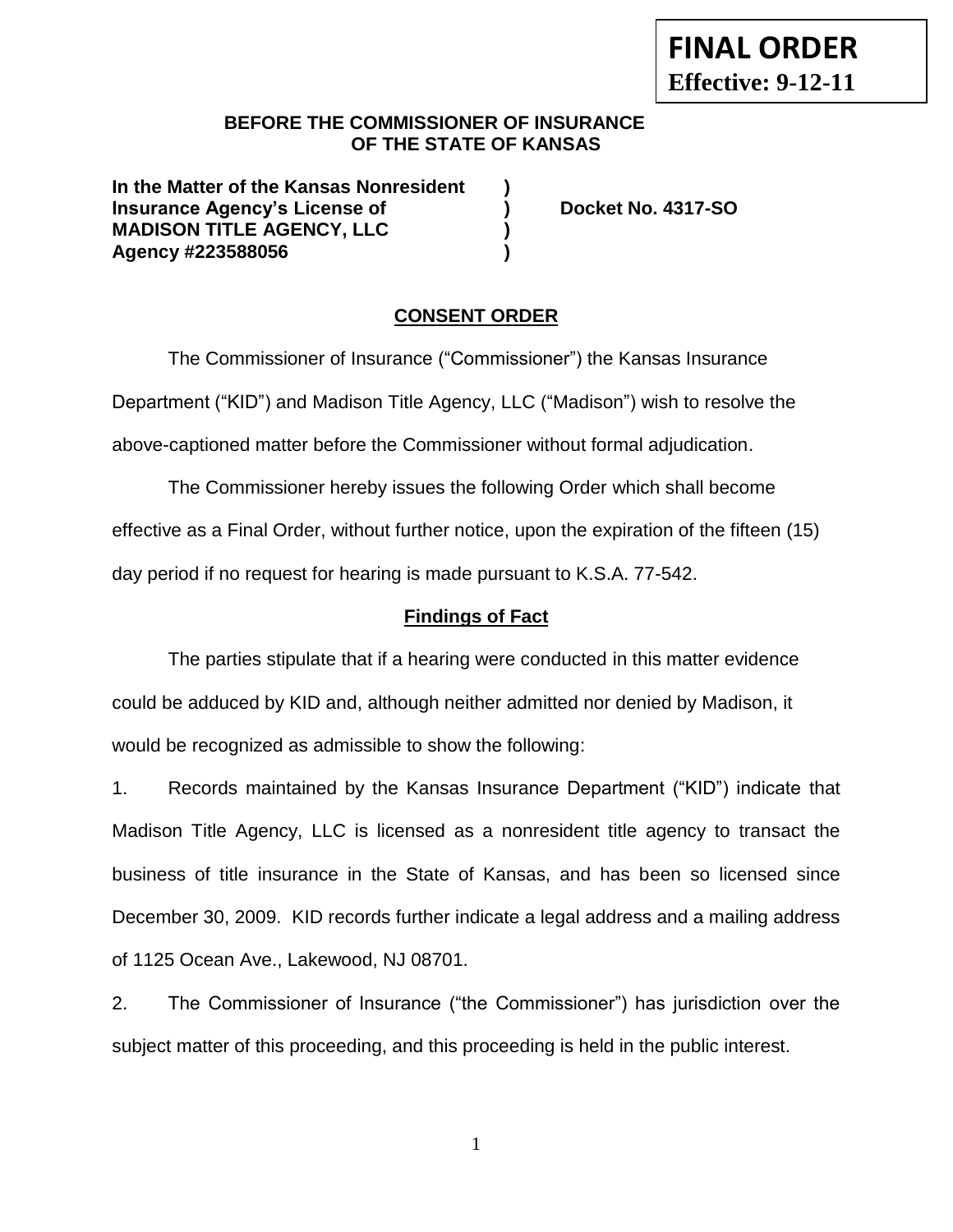3. On or about December 30, 2009, Respondent was issued a Kansas nonresident agency license. This was after Madison's earlier license was revoked in 2009.

4. On or about December 30, 2009, Respondent provided to KID a legal and mailing address of 1125 Ocean Ave., Lakewood, NJ 08701.

5. On or about March 31, 2011, Mr. Martin J. Hazen, Fire and Casualty Policy Examiner for KID wrote to Madison Title Agency, LLC asking for an explanation of the cancellation of its escrow, settlement or closing accounts bond. Platte River Insurance Company had notified KID, pursuant to Kansas law, that it was cancelling the bond.

6. On or about May 2, 2011, after no response was received by Mr. Hazen, Staff Attorney John R. Dowell wrote to Madison, inquiring about the matter. KID received a reply to the letter on May 15, 2011.

### **Applicable Law**

7. K.S.A. 40-2,125(b) requires a person to respond to any proper inquiry of the Commissioner.

8. K.S.A. 40-4909(a)(8) requires a Kansas licensee to be trustworthy and demonstrate financial responsibility.

9. K.S.A. 40-4909(a) provides, in relevant part:

"The commissioner may deny, suspend, revoke or refuse renewal of any license issued under this act if the commissioner finds that the applicant or license holder has:

- (2) Violated:
	- (A) Any provision of chapter 40 of the Kansas Statutes Annotated, and amendments thereto, or any rule and regulation promulgated hereunder
- (h) In lieu of taking any action under subsection (a), the commissioner may: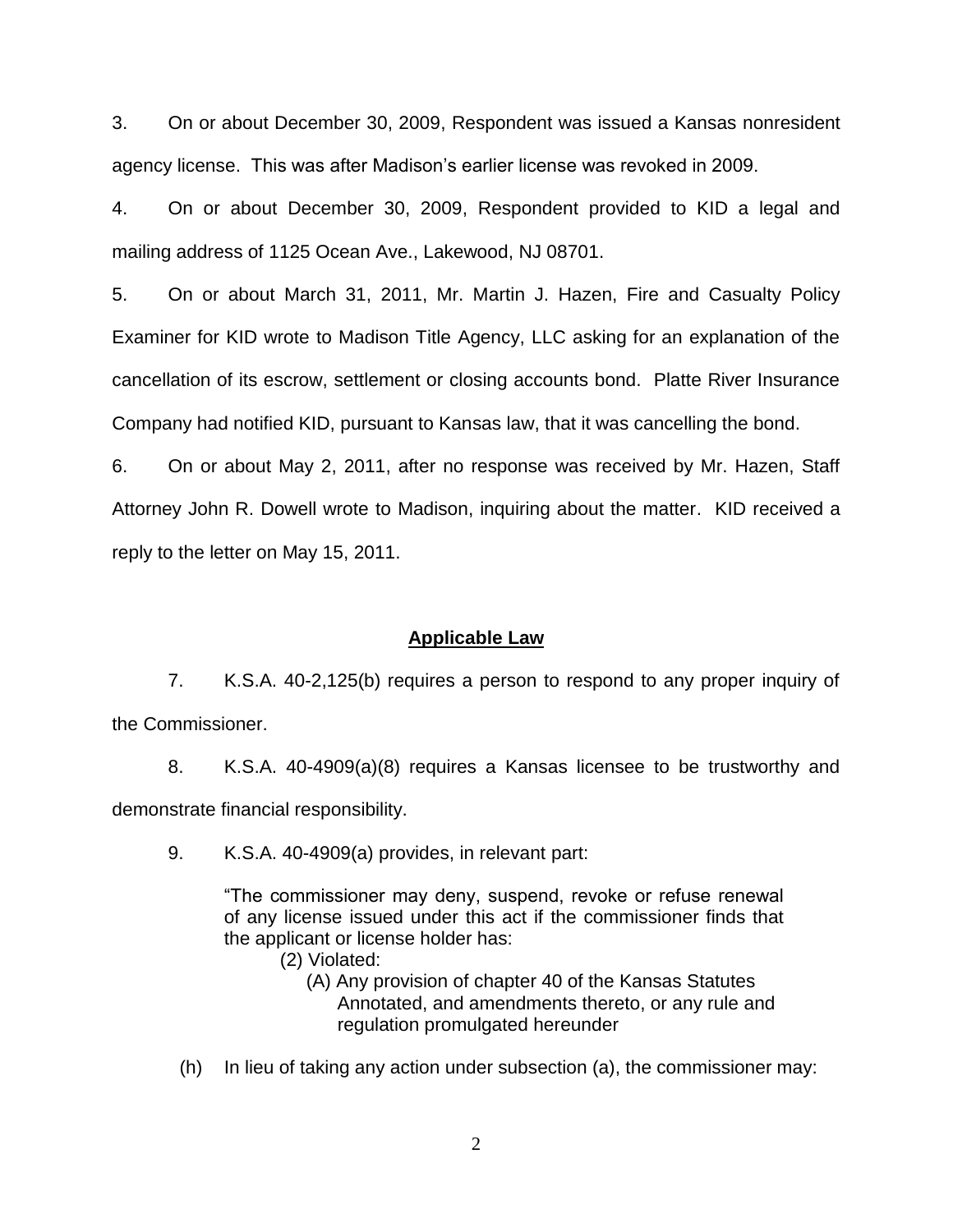(2) issue an order imposing an administrative penalty up to a maximum of \$500 for each violation but not to exceed \$2,500 for the same violation occurring within any six consecutive calendar months from the date of the original violation unless such person knew or should have known that the violative act could give rise to disciplinary action under subsection (a). If such person knew or reasonably should have known the violative act could give rise to any disciplinary proceeding authorized by subsection (a), the commissioner may impose a penalty up to a maximum of \$1,000 for each violation but not to exceed \$5,000 for the same violation occurring within any six consecutive calendar months from the date of the imposition of the original administrative penalty.

## **Conclusions of Law**

Based upon the above Findings of Fact and Applicable Law the

Commissioner determines that it is in the public interest to issue the following order:

# **IT IS THEREFORE ORDERED BY THE COMMISSIONER OF INSURANCE**

### **THAT:**

1. Madison neither admits nor denies the allegations set forth in the above

Findings of Fact.

2. Madison agrees to make a payment to KID in the amount of Five

Thousand Dollars (\$5,000.00).

3. Upon this Consent Order becoming a Final Order and payment received,

this action shall be dismissed with prejudice. If payment is not made as required, KID may vacate this Consent Order and proceed with hearing.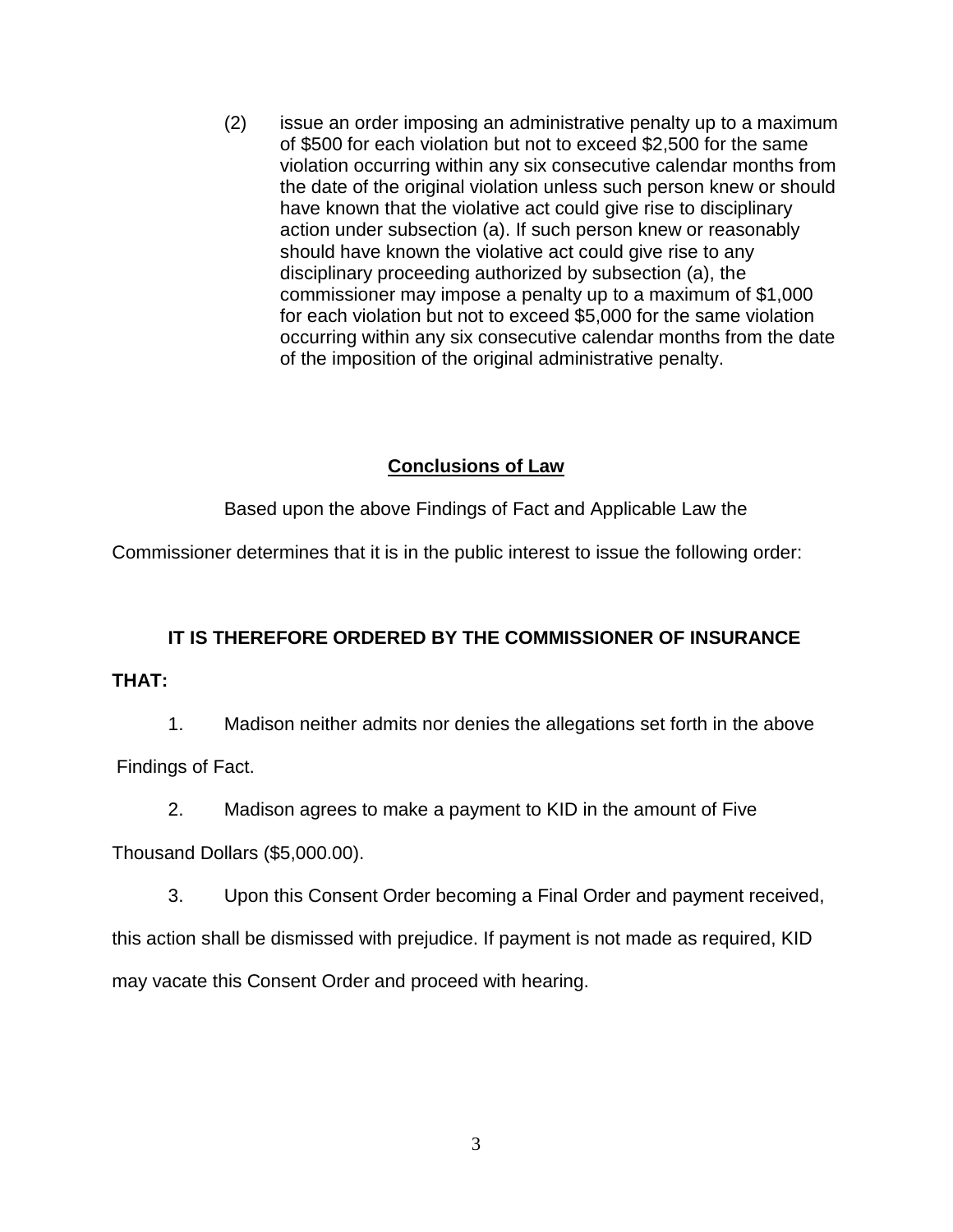#### **POLICY REASON**

The Commissioner may revoke any license issued under the Insurance Agents Licensing Act if the Commissioner finds that the interests of the insurer or the insurable interests of the public are not properly served under such license. K.S.A. 40-4909(b). In lieu of revocation, the Commissioner may assess an administrative penalty.

#### **NOTICE OF RIGHTS**

### (Pursuant to K.S.A. 77-542)

Madison Title Agency LLC is entitled to a hearing pursuant to K.S.A. 77-537 and K.S.A. 77-542, the Kansas Administrative Procedure Act. If Respondent desires a hearing, it must file a written request for a hearing with:

> Zachary J.C. Anshutz, General Counsel Kansas Insurance Department 420 S.W. 9<sup>th</sup> Street Topeka, Kansas 66612

This request must be filed within fifteen (15) days from the date of service of this Order. If Respondent requests a hearing, the Kansas Insurance Department will notify it of the time and place of the hearing and information on procedures, right of representation, and other rights of parties relating to the conduct of the hearing, before commencement of the same.

If a hearing is not requested in the time and manner stated above, this Summary Order shall become effective as a Final Order upon the expiration of time for requesting a hearing, pursuant to K.S.A. 77-613. In the event Respondent files a Petition for

4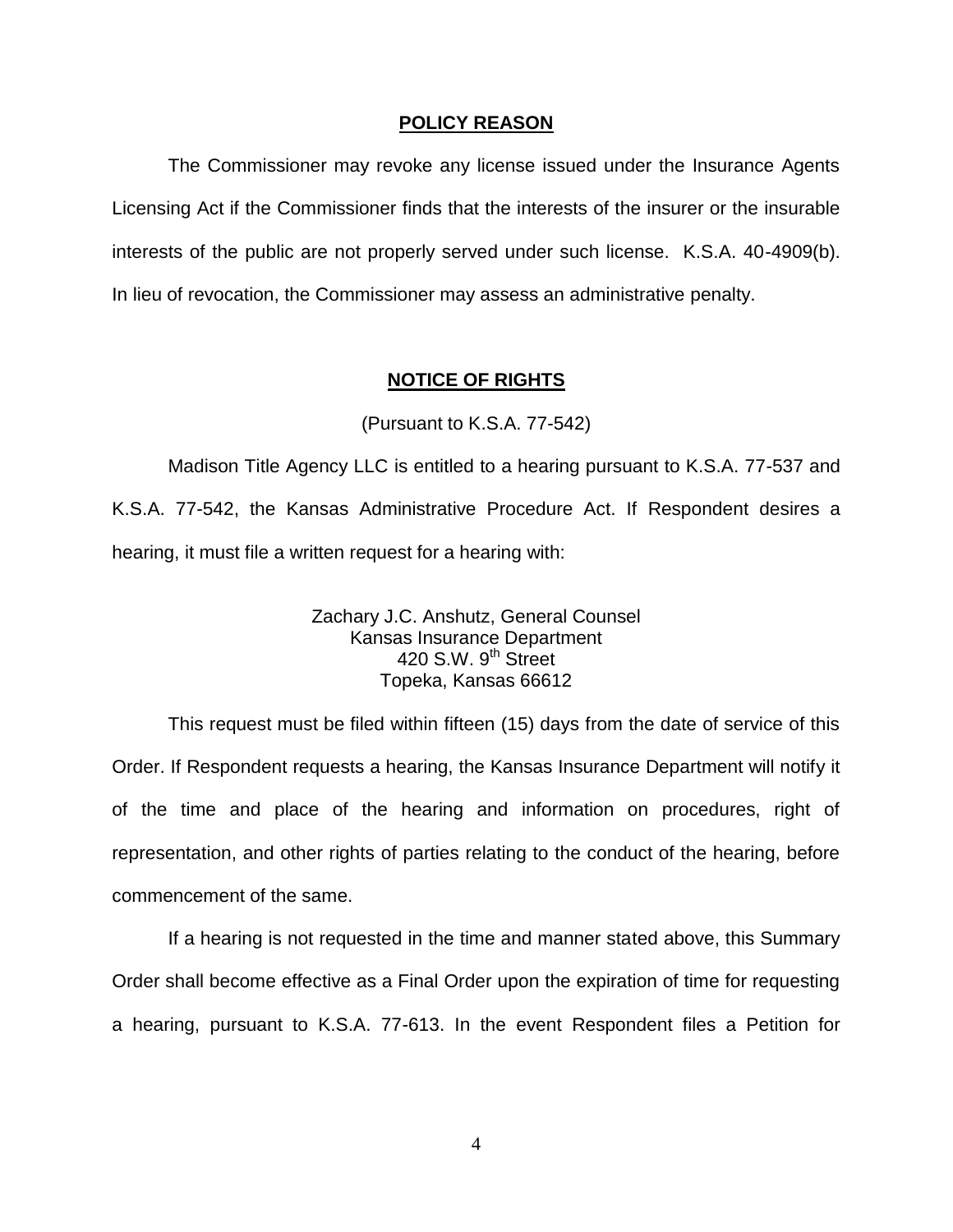Judicial Review, pursuant to K.S.A. §77-613(e), the agency officer to be served on

behalf of the Kansas Insurance Department is:

Zachary J.C. Anshutz, General Counsel Kansas Insurance Department 420 S.W. 9<sup>th</sup> Street Topeka, Kansas 66612

**IT IS SO ORDERED THIS \_\_25th\_\_ DAY OF\_\_\_\_\_\_\_\_August\_\_\_\_\_\_\_\_\_,** 

**2011, IN THE CITY OF TOPEKA, COUNTY OF SHAWNEE, STATE OF KANSAS.**



/s/ Sandy Praeger Sandy Praeger Commissioner of Insurance

BY:

\_/s/ Zachary J.C. Anshutz\_\_\_\_\_\_\_\_\_\_ Zachary J.C. Anshutz General Counsel

## **MADISON TITLE AGENCY, LLC**

\_/s/ David Medinets\_\_\_\_\_\_\_\_\_\_\_\_\_\_\_ David Medinets Senior Counsel